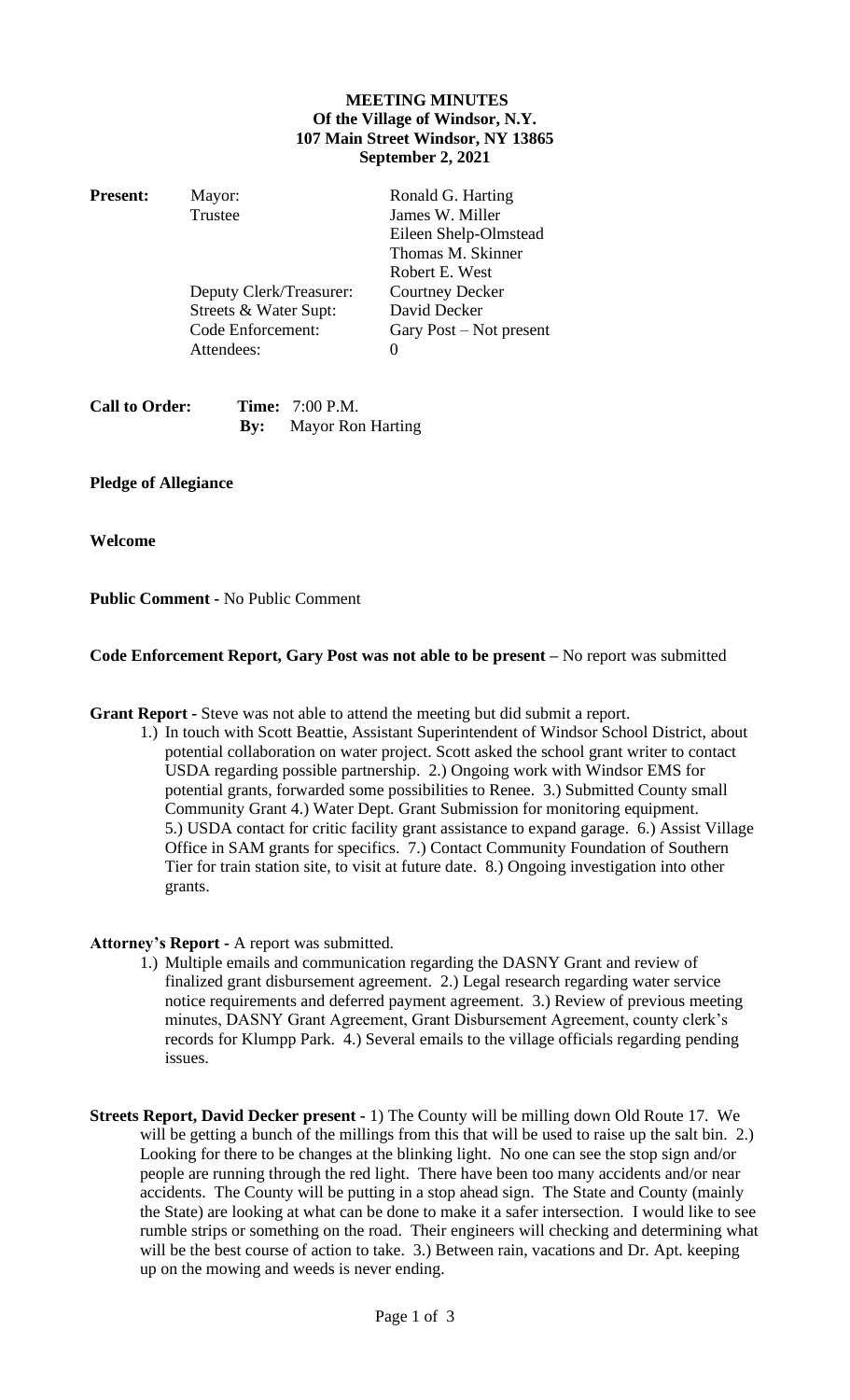- **Water Report, David Decker present - 1**.) Good news, we just received a \$3000.00 grant from the SRBC that I will sign and send out. We will most likely pay for it first and then be reimbursed.
- **Cannabis Law - Mayor** Ron, brought up to the Village Board that they could choose not to partake in the potential revenue of the future possibility of funds earned from the sale of Cannabis. If we do nothing, then it will go on as planned. Currently, there are no sales allowed but in the future there may be. Mayor Ron, wanted it brought to the table to confirm all still were in agreement to not prohibit sales and /or revenue.

**Motion –** to allow potential sale of Cannabis

**By:** Robert E. West Jr. 2<sup>nd</sup>: **nd:** Eileen Shelp-Olmstead **Vote:** AYE - All

**Treasurer's Report, Patricia Harting not present -** A report was submitted

**Motion:** to accept the Treasurer's Report

**By:** Robert E. West Jr. 2<sup>nd</sup>: James W. Miller **Vote:** AYE - All

**Motion:** to accept the Meeting Minutes of August 3, 2021

**By:** Robert E. West Jr. 2<sup>nd</sup>. James W. Miller

**Vote** AYE - All

**Mayor's Report - 1**.) Grant came through for the College Ave Parking lot for 20K. Plans were drawn up to show how and where the lighting would be. Letter and diagram given with beam pattern, the lights will be a warmer color so as not to disturb the residents around the parking lot. Overall, very happy how it came together. Dave will be doing the digging and trenching which is a savings of approximately 12K. Dave will also look into a smaller bucket to dig with for the holes that poles will need to be put in to. Looking to get it started before inclement weather becomes an issue. 2.) There have been several complaints as of late regarding roosters that should not be in the village, as per our local law. We also need to update the code on the website. It is difficult to find or not fully updated. 3.) 5 Pine Street is no longer owned by Wells Fargo, was turned over and/or bought/sold to Freddie Mac. There have been some additional issues with the property, in the process of it changing owners. They had crews come out to pick up and do some maintenance. However, in the process they took down the sign on the door that the Village had posted. The house on the premise is not inhabitable for many reasons and it was illegal of the m to remove the sign. Mayor Ron replaced the sign and also made sure that the appropriate parties were aware that it was to stay there. 4.) DASNY Grant also discussed, there are very particular stipulations in order for us to be reimbursed and get the funding. 5.) Still working on the Salt Bin project, due to new developments it could potentially take longer than we initially anticipated.

**Motion:** to move to executive session, to discuss personnel issues at 8:05 P.M.

**By:** Thomas M. Skinner 2<sup>nd</sup>: **nd:** Eileen Shelp – Olmstead **Vote:** AYE - All